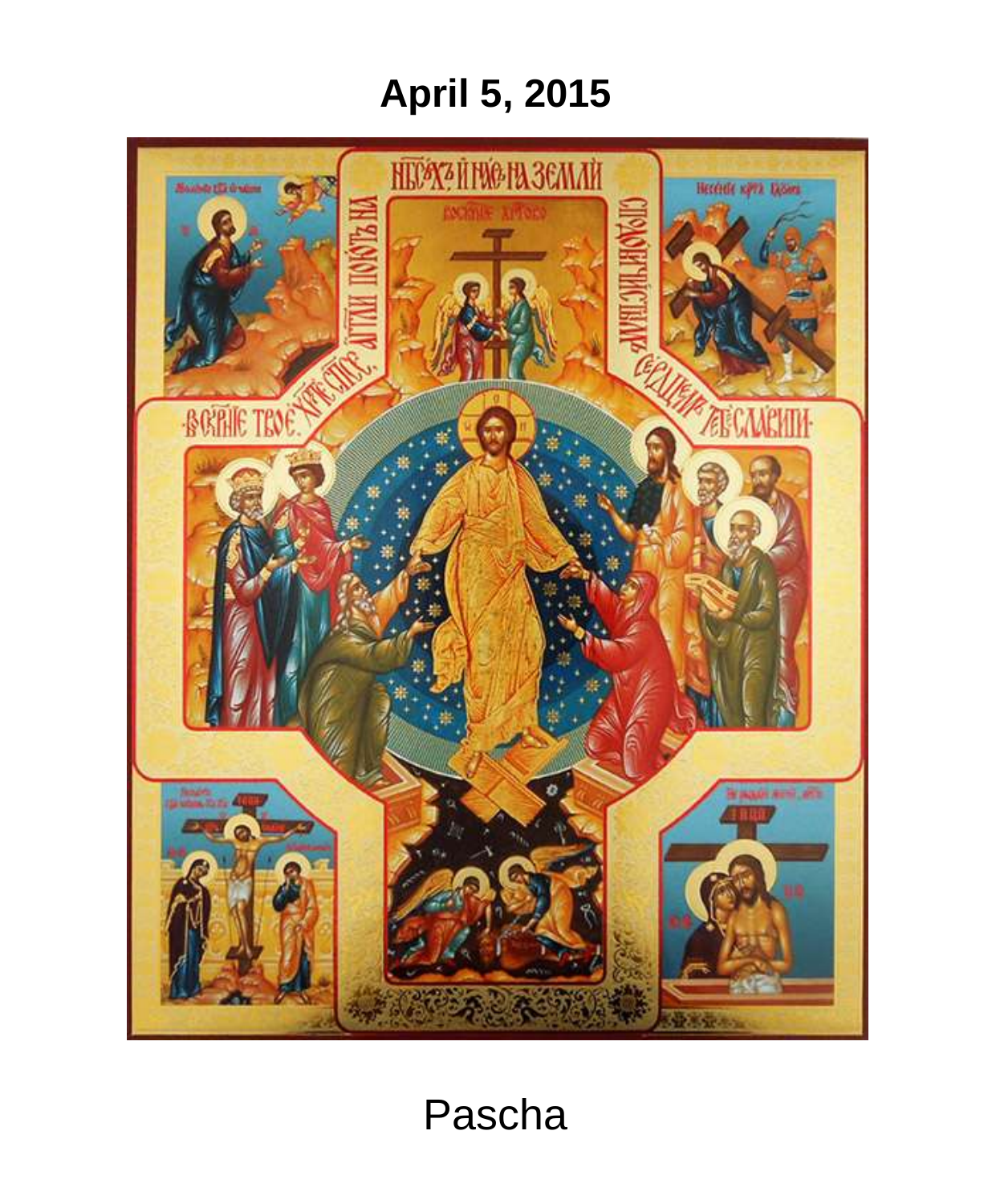

Our Lady of Perpetual Help Byzantine Catholic Church **1837 Alvarado Dr. NE Albuquerque New Mexico 87110 Office: 256-1539 FAX: 256-1278 www.olphnm.org**

**Father Artur Bubnevych, Pastor Rectory: 268-2877 abbaolph@gmail.com**

#### **SCHEDULE:**

**Sunday:** Rosary 8:30 am Matins 9:00 am Divine Liturgy 10 am Vespers, 4:00 pm **Saturday**: Great Vespers 5:00 pm

**Bright Week:** Monday Divine Liturgy 6 pm Tuesday, Divine Liturgy 9 am Wednesday, Divine Liturgy 6 pm Friday—Divine Liturgy 6 pm Saturday—Divine Liturgy 10 am

OLPH Devotions Wednesday 5:30 pm

**OFFICE HOURS:** Monday - Friday: 10 am – 4 pm Thursday & Evenings by appointment.

**Parish Advisory Board Members:** Dorothy Curl, Dave Dark, Lubomyra Kmetyk, Brian Fitzpatrick, Harry DeLap

**Parish Finance Council Members:** Matthew Blain & Eva Schuler

**Father Christopher Zugger**

**(***pastor emeritus***) Phone: 256-1787 [Frchris.zugger@gmail.com](mailto:Frchris.zugger@gmail.com) www.frchriszugger.com**

**Confession Schedule (Mystery of Reconciliation):** 9:30-9:50 am on Sundays, after weekday Liturgies, or by appointment with Father

**Mysteries of Baptism/Chrismation/Eucharist:** Must be arranged three months in advance. (Pre-Jordan requirement)

**Mystery of Crowning (Matrimony):** Must be arranged six months in advance (Pre-Cana requirement)

**Anointing of the Sick** on Sundays before hospitalization *For emergencies, call immediately.*

**Eastern Christian Formation Program**: All grades meet every Sunday after Liturgy for 45 minutes

**Theosis:** 2<sup>nd</sup> & 4<sup>th</sup> Thursday 6 pm Potluck Dinner 7 pm Bible Study

**Knights of Columbus** meet the first Monday of the month at 7:00 pm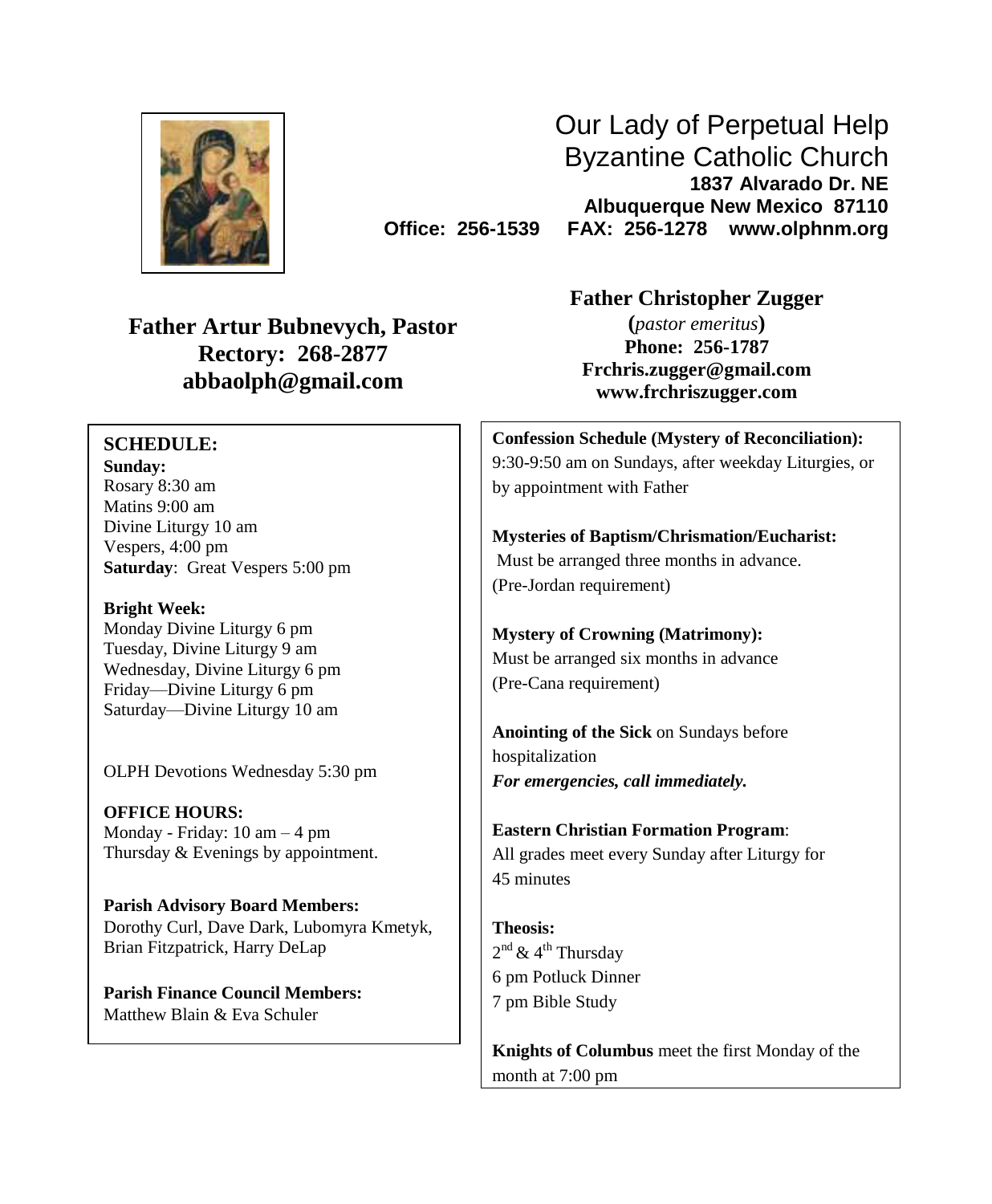| April 5, 2015                                    |                                                                                             |                                                                                                                             |  |  |  |  |  |
|--------------------------------------------------|---------------------------------------------------------------------------------------------|-----------------------------------------------------------------------------------------------------------------------------|--|--|--|--|--|
| <b>Resurrection of Our Lord</b>                  |                                                                                             |                                                                                                                             |  |  |  |  |  |
| Epistle: Philippians 4:4-9; Gospel: John 12:1-18 |                                                                                             |                                                                                                                             |  |  |  |  |  |
| <b>Today</b>                                     | $9:00$ am<br>Resurrection Matins & Divine Liturgy for Parish Family & Friends               |                                                                                                                             |  |  |  |  |  |
|                                                  |                                                                                             | Blessing of Easter Baskets; Blessing of Artos                                                                               |  |  |  |  |  |
|                                                  |                                                                                             | Fr. Chris: For my benefactors & helpers                                                                                     |  |  |  |  |  |
| <b>Monday</b><br>April 6                         | <b>Bright Monday/Solemn Holy Day</b><br>Epistle: Acts 1:12-17 & 21-26; Gospel: John 1:18-28 |                                                                                                                             |  |  |  |  |  |
|                                                  | $6:00 \text{ pm}$                                                                           | Divine Liturgy for Parish Family & Friends                                                                                  |  |  |  |  |  |
|                                                  |                                                                                             | followed by procession around the church with reading of the four Gospels                                                   |  |  |  |  |  |
|                                                  | <b>Blessing of Artos</b>                                                                    |                                                                                                                             |  |  |  |  |  |
|                                                  | Fr. Chris: Intention of Bishop Gerald Dino                                                  |                                                                                                                             |  |  |  |  |  |
| <b>Tuesday</b>                                   |                                                                                             | <b>Bright Tuesday/Simple Holy Day</b>                                                                                       |  |  |  |  |  |
| April 7                                          | $9:00$ am                                                                                   | Epistle: Acts 2:14-21; Gospel: Luke 24:12-35<br>Divine Liturgy; For the Santa Maria Family by Christy & Lorcan MacMurchadha |  |  |  |  |  |
|                                                  |                                                                                             | <b>Blessing of Artos</b>                                                                                                    |  |  |  |  |  |
|                                                  |                                                                                             | Fr. Chris: Intention of Gary Henry Family                                                                                   |  |  |  |  |  |
|                                                  | $6:15$ pm                                                                                   | CAFE meeting at UNM                                                                                                         |  |  |  |  |  |
| Wednesday                                        | <b>Bright Wednesday</b>                                                                     |                                                                                                                             |  |  |  |  |  |
| April 8                                          |                                                                                             | Epistle: Acts 2:22-36; Gospel: John 1:35-51                                                                                 |  |  |  |  |  |
|                                                  | 5:30 pm                                                                                     | <b>OLPH Devotions</b>                                                                                                       |  |  |  |  |  |
|                                                  | 6:00 pm                                                                                     | Divine Liturgy; Intention of Dawn Ford                                                                                      |  |  |  |  |  |
|                                                  |                                                                                             | <b>Blessing of Artos</b>                                                                                                    |  |  |  |  |  |
|                                                  |                                                                                             | Fr. Chris: Intention of Agnes Adamsko and Ann Rajala                                                                        |  |  |  |  |  |
| Thursday<br>April 9                              |                                                                                             | <b>Bright Thursday</b><br>Epistle: Acts 2:38-43; Gospel: John 3:1-15                                                        |  |  |  |  |  |
|                                                  |                                                                                             |                                                                                                                             |  |  |  |  |  |
| Friday                                           | <b>Bright Friday</b>                                                                        |                                                                                                                             |  |  |  |  |  |
| April 10                                         | Epistle: Acts 3:1-8; Gospel: John 2:12-22                                                   |                                                                                                                             |  |  |  |  |  |
|                                                  | 6:00 pm                                                                                     | Divine Liturgy; Intention of Dawn Ford<br><b>Blessing of Artos</b>                                                          |  |  |  |  |  |
|                                                  |                                                                                             | Fr. Chris: Blessings for Father Artur                                                                                       |  |  |  |  |  |
| Saturday                                         | <b>Bright Saturday</b>                                                                      |                                                                                                                             |  |  |  |  |  |
| April 11                                         |                                                                                             | Epistle: Acts 3:11-16; Gospel: John 3:22-33                                                                                 |  |  |  |  |  |
|                                                  | $10:00$ am                                                                                  | Divine Liturgy; Intention of Dawn Ford                                                                                      |  |  |  |  |  |
|                                                  |                                                                                             | <b>Blessing of Artos</b>                                                                                                    |  |  |  |  |  |
|                                                  | 5:00 pm                                                                                     | Fr. Chris: Intention of James Lyle Family<br>Great Vespers with Litija                                                      |  |  |  |  |  |
|                                                  |                                                                                             |                                                                                                                             |  |  |  |  |  |
| Sunday                                           | St. Thomas Sunday                                                                           |                                                                                                                             |  |  |  |  |  |
| April 12                                         |                                                                                             | Epistle: Acts 5:12-20; Gospel: John 20:19-31                                                                                |  |  |  |  |  |
| <b>Canned</b>                                    | $8:30$ am                                                                                   | Rosary                                                                                                                      |  |  |  |  |  |
| Goods                                            | $9:00$ am<br>10:00 am                                                                       | Matins                                                                                                                      |  |  |  |  |  |
| <b>Collection</b>                                |                                                                                             | Divine Liturgy for Parish Family & Friends<br>Mirovanije & Blessing of Artos                                                |  |  |  |  |  |
| Fr. Chris: Intentions of Lilian and Peter Haddad |                                                                                             |                                                                                                                             |  |  |  |  |  |
|                                                  |                                                                                             |                                                                                                                             |  |  |  |  |  |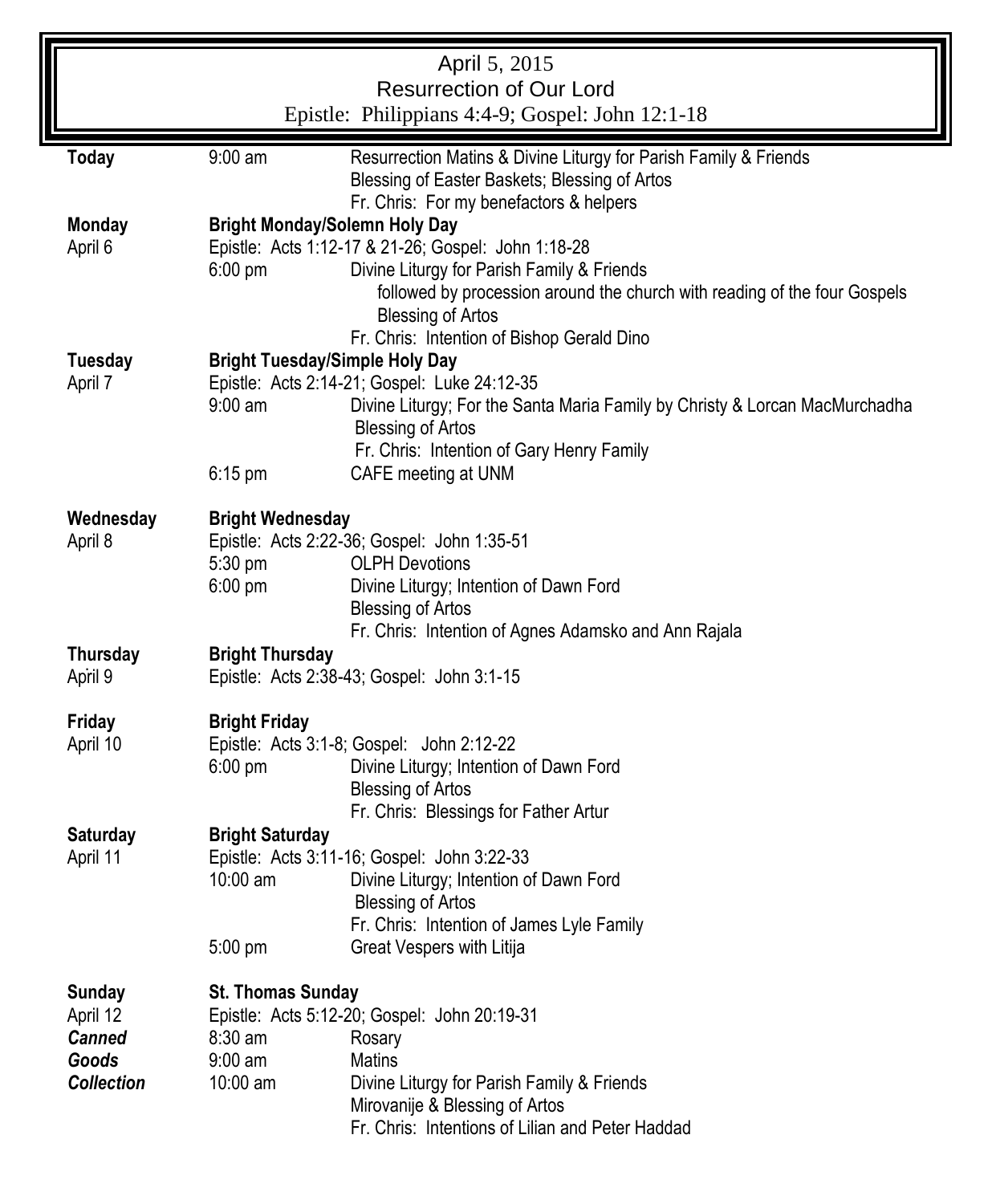#### *Physician and Help of those in sickness, Redeemer and Savior of the infirm; O Master and Lord of all, grant healing to your servants. Be clement, show mercy to those who have sinned much, and deliver them, O Christ, from their Iniquities, that they may glorify Your might divine!*

Fr. Julian Gnall

#### Fr. Anthony Romero Abraham Haddad



Roy Smith Sven & Barbara Svensson Michele Koetter Lillian Murphy Stephen Horner Demetrius Yackanich Jenny Ford Marilyn Fore Robert Hasaka Frank & Martha Arden Pricilla Hughes Sharif Rabadi Katrina Anderson

- Paola Terlaza Henry Zugger John & Margie Disque Phillip Fall Walter Jakymiw Olga Bodnar Frances Brannan John Deflice Kristoff Rajala Jordan Smith Marge Merrills Theresa Doherty Maggie Batsel
- Carla Matthes Laura Dominguez Robert Zadel Joseph Koetter Mary Nell Preisler Jackie De Paolis Donny Terry Mary Murphy Lorraine Hubbell Quintin Santamaria& Family Heather Mattax Larry Bennett William Frank



*Prayers in honor of and to the Blessed Virgin are a powerful weapon against sin, and for healing.* 

**The Glorious Mysteries of the Rosary are now said every day through All Saints' Sunday (June 3 this year).** As we sing in the Easter Irmos: "Rejoice in the Resurrection of your Son!"

*If you recite the Rosary at home, please offer these intentions, and join us on Sunday at 8.30 am.*

#### *Intentions of the Rosary*

 **st Decade:** Help for persecuted Catholics, especially in communist and Islamic states 2<sup>nd</sup> Decade: Spiritual and physical growth of our parish and the Byzantine Catholic Church **rd Decade**: Increase in vocations to priesthood, diaconate, and consecrated life to serve the Byzantine Catholic Church **th Decade**: Repose of the souls who have no one praying for them **th Decade**: Healing of the sick in body, mind and soul

### *Holy Father's Intentions for April*

**Universal**: Creation—That people may learn to respect creation and care for it as a gift of God. **Evangelization**: Persecuted Christians—That persecuted Christians may feel the consoling presence of the Risen Lord and the solidarity of all the Church

*Those who recite the Akathist to the Mother of God or the Rosary receive a partial indulgence when they do so in private, plenary indulgence when they do so as a group*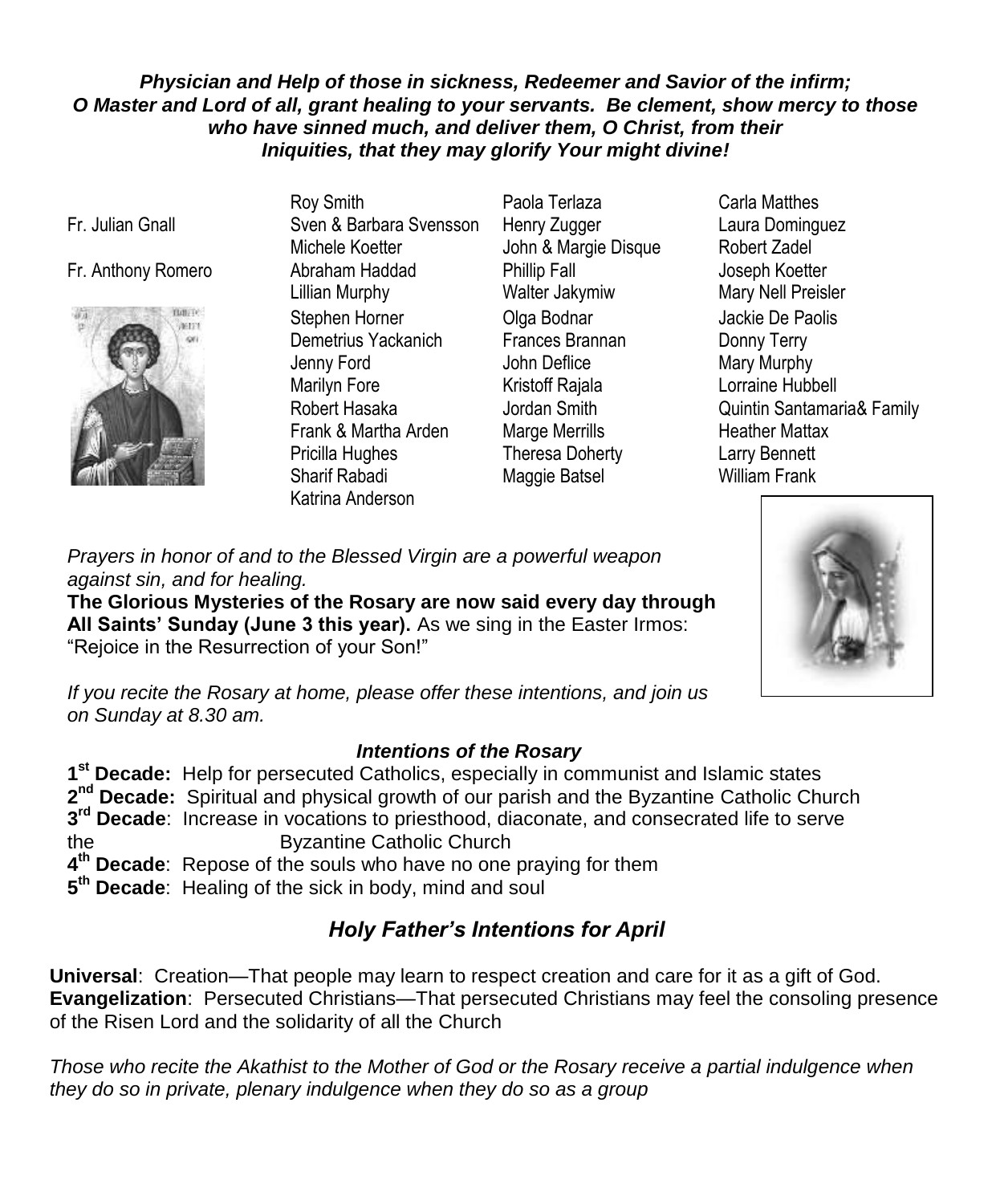**The canned goods collection** will be on Sunday, April 12, and **NOT** on April 5. Please bring your donations for the Friars of the Renewal kitchen that serves the poor and homeless every Wednesday on Thomas Sunday. Thank you for your generosity!

## **THEOSIS**

*Thursday, April 16 6 pm--potluck dinner 7 pm--Bible Study: Ephesians*





**VOCATION ICON** *Today: Donlin Next Sunday: Riley*

**The OLPH** women's Book Group will be meeting at Cindy Loescher's house for (potluck) Brunch on April 18th from 10am to Noon.

We will discuss the book: The Great Divorce by C.S.Lewis (available on Amazon for \$7.90). The Great Divorce is a "profound meditation on good & evil [heaven & hell] & what God really offers us". For more information call Lara Davis@ 710-1181.

| Date Reader    | Trojca       | Greeter     | <b>Counter</b> | Host |
|----------------|--------------|-------------|----------------|------|
| 4/12 Dave Dark | Sarah Brewer | <b>Open</b> | Open           | Open |

#### **Barbara's Hall Report:**

Well, I was sick last week, but here is what I was told that went on in the hall: Lilian Haddad brought a Middle Eastern buffet, with all kinds of great food, including some delicious anise cookies!

Pam Pettit brought a bunch of cupcakes to celebrate the birthday of Tessa Pettit who just turned 21! I always call Tessa my first baby, because she was the first baby born after we joined the parish. May God grant you many more years, Tessa!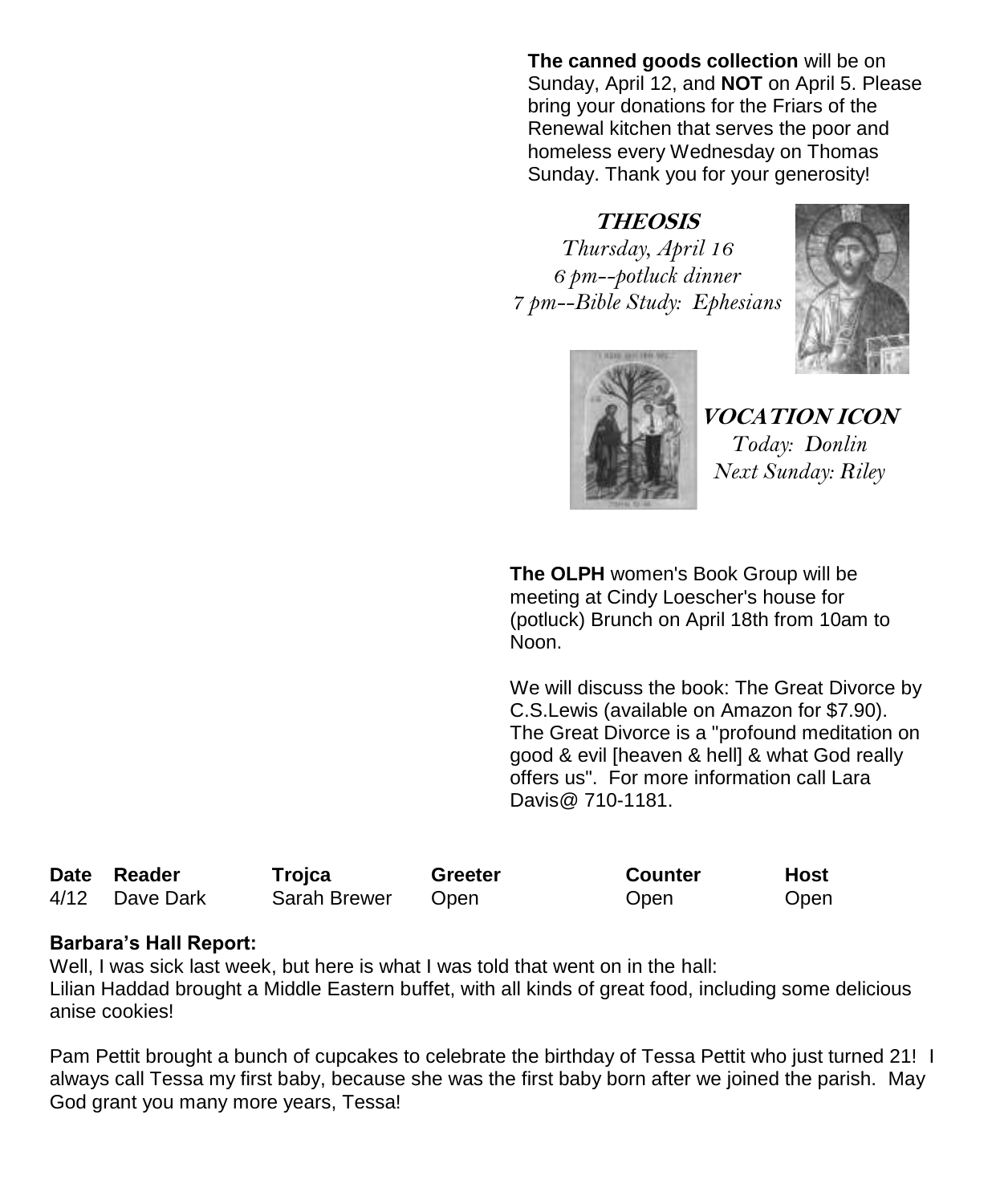

**To all of our guests this weekend: Welcome to our Parish!** If you live in the area, please consider making this your spiritual home in New Mexico. Our church offers a rich liturgical prayer life, solid Catholic teaching, and a broad range of activities for all ages. These include Eastern Christian Formation (ECF) for children (Sunday School) and adults (Theosis- 2<sup>nd</sup> and 4th Thursday), Choir, Knights of Columbus for men, Ladies Retreat and Book Club, Altar Servers for men and boys, Trojca Holders for ladies and girls, and Greeters.

If you are interested in joining our parish, please make an appointment with our pastor, Fr. Artur Bubnevych, or stop by the office and ask Ann Rajala for a registration form.

**What is Byzantine Catholic?** We follow the Byzantine rite, which comes from eastern Europe and the old Eastern Roman Empire. Our parish is part of the Eparchy of the Holy Protection of Mary of Phoenix, under Bishop Gerald Dino, appointed our bishop in 2007 by Pope Benedict XVI, which itself is part of the Pittsburgh Metropolia.

This is the national organization of the Byzantine Catholic Church in America as established by Pope Paul VI in 1969*. Our Church's roots are in the missionary work of SS. Cyril and Methodius in central Europe in the 9th century, and now we continue their missionary work in America, bringing the richness of the ancient traditions of the Christian East to the modern world. Join us in fulfilling Jesus' command to preach the Gospel to all nations!* 

**Both Fr. Artur and Fr. Chris** are open for Liturgy intentions. Please contact either priest. The usual offering is \$10, but they are happy to pray for you and your intentions no matter what you can give.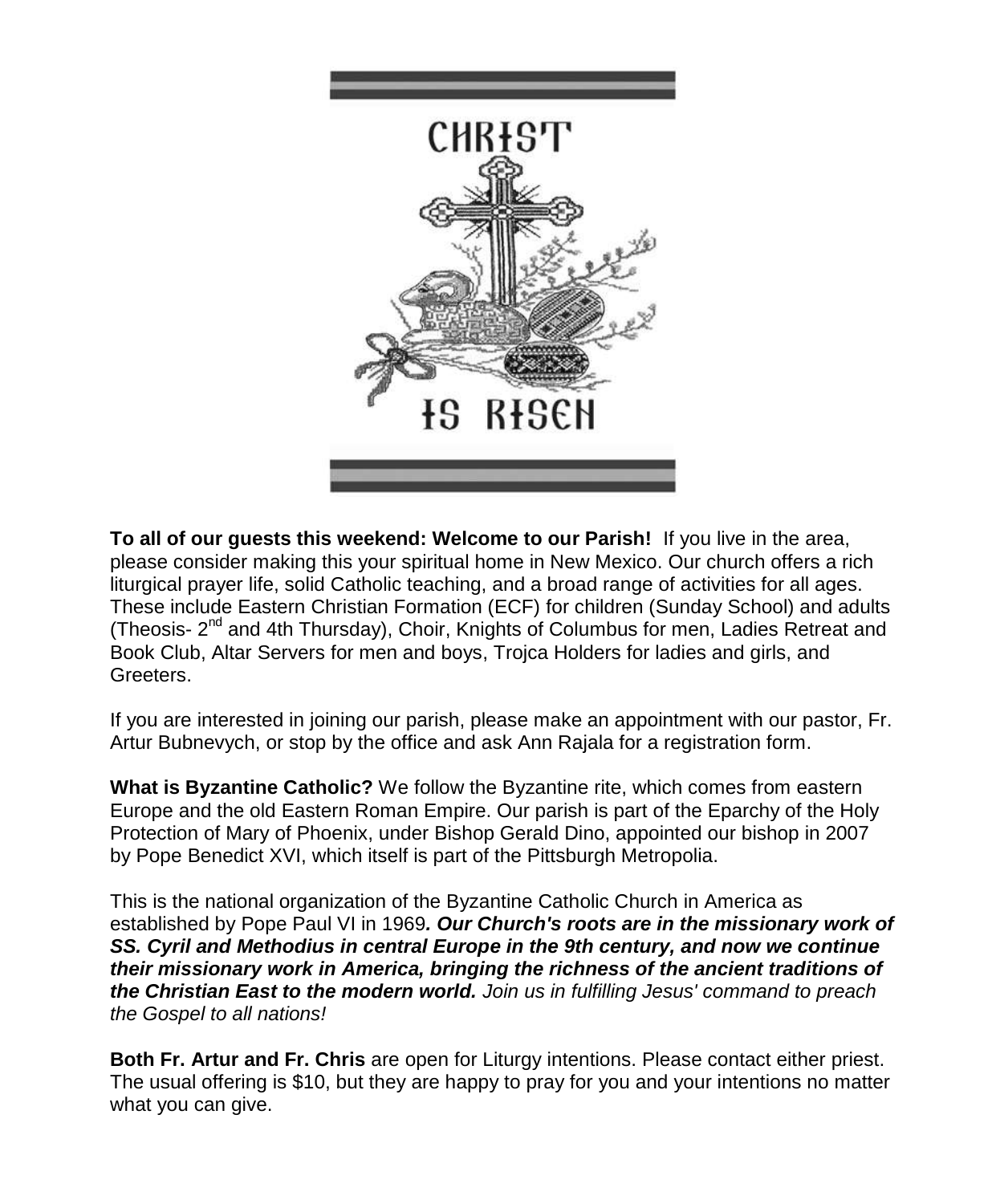#### **Easter Season Greeting for the next 40 days:**

Christ is Risen! Indeed He is Risen!

Arabic: Al Maseeh Qam! Haqqan Qam!

German: Christus ist auferstanden! Wirklich ist Er auferstanden!

Greek: Christos Anesti! Alithos Anesti!

Hungarian: Krisztus feltámadt! Valóban feltámadt!

Slavonic: Christos Voskrese! Voistinu Voskrese!

*Try to use this greeting when visiting with one another, in person or on the phone (or internet!) and give our conversations a distinctive Byzantine flavor!*

**This week is Bright Week!** The Resurrection Celebration continues with Bright Monday Liturgy at 6 pm: please consider coming tomorrow night for this special service and its procession of the Four Gospels. In this very ancient practice, older even than the Pascha procession, the four accounts of the Resurrection are proclaimed to the universe at the four corners of the church. Also, Resurrection services of Bright Week continue.

**How many days are in Bright Week? Hmm, is this a trick question?** While there are seven, the Church considers this whole week to be the Eighth Day - the time of the Messiah! This is the new creation, a foretaste of the heavenly paradise and its unending joy.

This week we use the Easter Propers, and especially "Let God Arise and Let His Enemies Be Scattered."

**No fasting this week!** Enjoy meat and dairy products every single day.

"**Heavenly King" is NOT sung** until Pentecost, and is replaced with the Easter Troparion: "Christ is risen from the dead ...."

All of the Doors of the iconostas remain open this week in order to symbolize that through Jesus' saving Death and Resurrection, the gates of heaven are now open to everyone. The open Royal Doors represent the open tomb of Jesus, and the opening of the Holy Place in the Temple after the curtain was torn "from top to bottom" at Jesus' death. They will be closed again after the Liturgy of Saint Thomas Sunday.

The special Artos bread is a Pascha loaf that is set aside for distribution on St Thomas Sunday. It symbolizes the Resurrection, and when it is given out next Sunday, the Paschal Troparion and verses from Resurrection Matins are sung again by the choir. Jesus said: "I am the Bread of Life; He who comes to me shall not hunger" (John 6:35), a verse referring to the Holy Eucharist. In the Resurrection appearances, Jesus appears at the breaking of the bread, at Emmaus and in the Upper Room. So too we will find Him in the breaking of the Artos next Sunday.